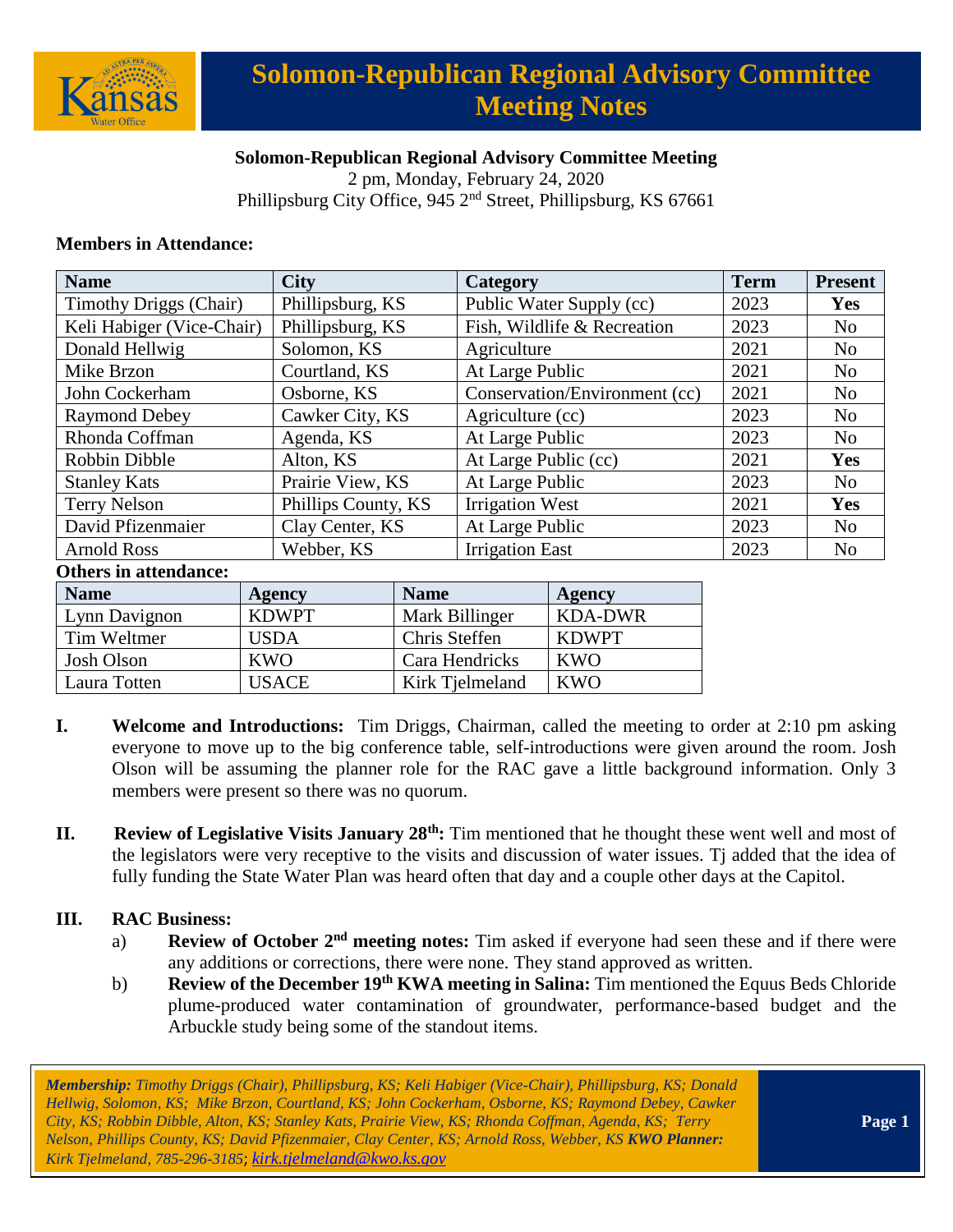

- c) **Review of the January 29th KWA meeting in Topeka:** Tim mentioned that the Harmful Algal Bloom (HAB) presentations, Arbuckle and Equus Study/Update were memorable. Governor Kelly stopped by at spoke a few encouraging words on water at the meeting.
- **IV. Update from the USACE on the Kansas River Reservoirs Flood and Sediment Study:** Laura, from the USACE, gave an update on the study which can be found [here.](https://www.kwo.ks.gov/docs/default-source/regional-advisory-committees/solomon-republican-rac/solomon-republican-rac-presentations/2019-02-24-ks-river-ws_solo-rep-rac-pres.pdf?sfvrsn=168e8214_0) She mentioned the three partners had developed a Shared Vision statement to address several issues; Flood Risk Management, Sediment loading in reservoirs, Reduction of flood storage and water supply availability, Water quality issues and Drought. She stated that drought especially in the west is just as big of a problem as flooding in the east. Laura shown a couple slides with past outreach meetings that have been held and a list of potential meetings. Offering that they are willing to meeting with groups or individuals about the study. She mentioned the Kansas RAC had submitted a comment letter and the Solomon-Republican RAC is welcome to do the same if they have issues related to the study. A webpage has been constructed on the KWO website and can be found [here](https://kwo.ks.gov/projects/kansas-watershed-study) that lists important information about the study and is the place to submit comments. Laura mentioned Water Injection Dredging (WID) as a possible method to help with sediment removal in Tuttle Creek Reservoir. Designed to fluff the sediment which is then passed though the tubes and sent downstream. She also mentioned this is not an implementation study and that those projects would come later. This study will ultimately speed up the process for implementation projects. Chris asked how the Bureau and Corps interact, Laura stated that the USACE takes over operations when flooding is occurring. Laura then reviewed the schedule for the project mentioning that some of the date are approaching quickly. If anyone has questions feel free to contact; Laura, Josh or Tj.
- **V. Review of Budget Information/Water Plan:** Cara, Assistant Director, her presentation is available [here.](https://www.kwo.ks.gov/docs/default-source/regional-advisory-committees/solomon-republican-rac/solomon-republican-rac-presentations/pbbtf_sr-rac_022420.pdf?sfvrsn=218e8214_0) This information was presented at the January 29<sup>th</sup> KWA meeting and is meant to inform the RACs on the budget process. Cara talked about where the funding comes from for the State Water Plan (SWP) Fund (fees/taxes), shortfalls from State General Funds (SGF) and Economic Development Initiatives Fund (EDIF) about \$78 million since 2009. For 2020 there was \$4.5 million from SGF and EDIF that were added to the SWP. She stepped back to talk a little about the Vision and funding recommendations by the Blue-Ribbon Funding Task Force, restoration of the \$8 million from SFG and EDIF and 1/10 of 1% state sales tax to fund the \$55 million annual implementation needs. She showed a slide of water use, mostly municipal east and irrigation west. She stated the idea behind this is to look were SWP revenue is being generated and where that revenue is being spent. There was also a breakdown of the funding into 5 areas to better see where the funding is going for each county. This was compiled to put funding/region as well. The idea is to make sure SWP is tied to Action Plans. There was some discussion on Aid to Conservation Districts and how that it is a blended fund and this should be broken out to give a more accurate picture. Cara also mentioned there will be a webinar where the agencies will be providing more information on how these particular funds are being used. No date has been set yet. The idea behind all this budget information is to get the RACs better informed so they can provide more informed budget input in June.
- **VI. Review of Aquatic Nuisance Species (ANS):** Chris, from the Kansas Department of Wildlife, Parks and Tourism (KDWPT) led this discussion and his presentation is available [here.](https://www.kwo.ks.gov/docs/default-source/regional-advisory-committees/solomon-republican-rac/solomon-republican-rac-presentations/feb-2020-republican---solomon-rac-meeting.pdf?sfvrsn=308e8214_0) He gave a little background on ANS and that they could be considered "Biological Pollution." He serves at the ANS coordinator following the ANS plan approved by the Governor in 2005. Cara asked if that had been updated since and Chris answered no, because we could miss out on federal funding while the plan is being considered for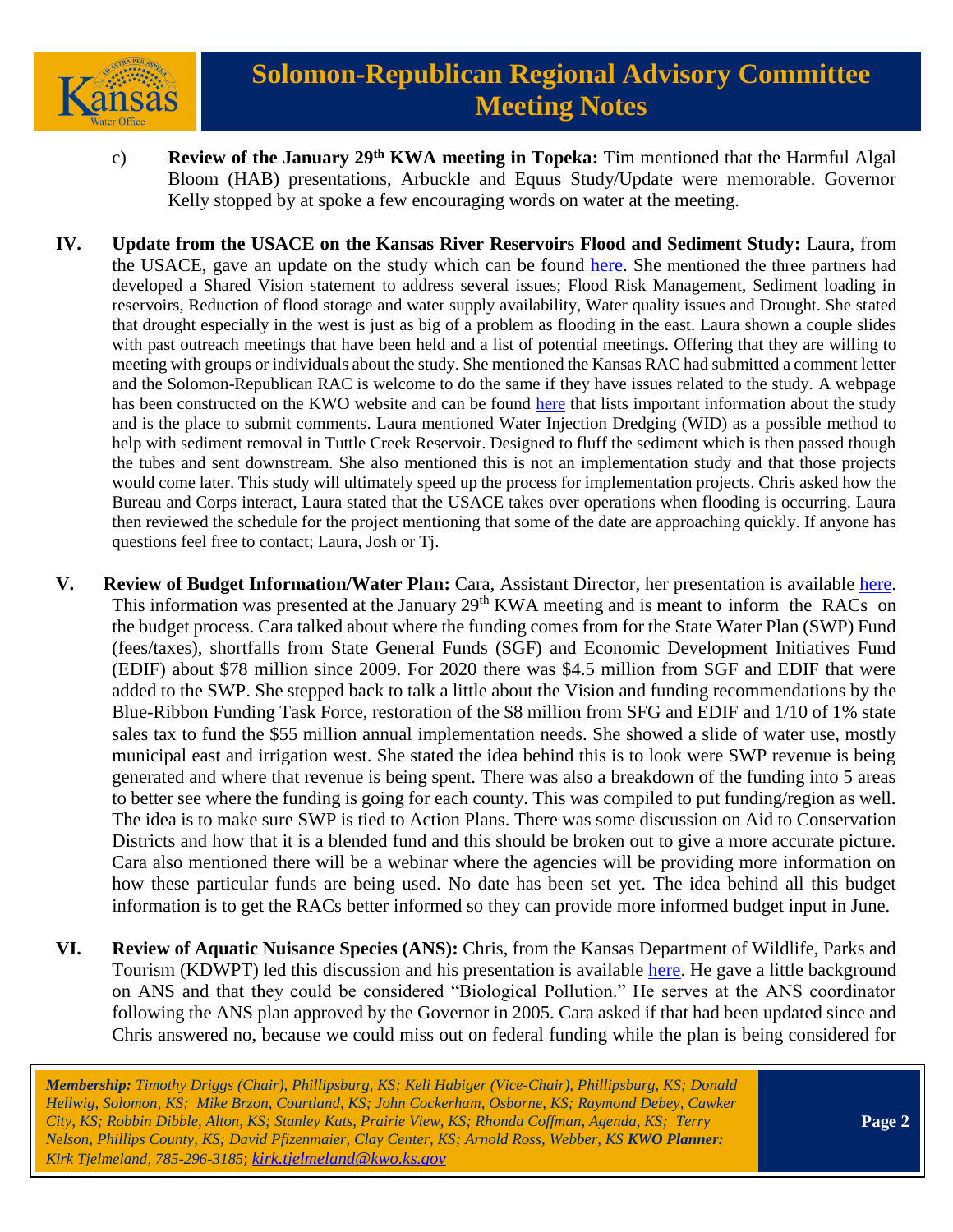

approval. He talked about the spread of ANS through ballast water, boat trailers and even "pet" releases. He mentioned that world wide ANS is costing \$137,000,000,000 or %5 of the global economy through clogged lines, higher utility bills and even diminished property values. ANS can be dangerous and even deadly stating the Asian Carp that jump when disturbed and inflict injuries since they can reach 70 lbs. Chris talked about the spread of phragmites and the dangers to duck hunters or individuals becoming disoriented in a dense growth. He has a budget of \$250,000 budget to address all ANS across Kansas stating that prevention is the cheapest solution. Surrounding states are spending millions of dollars on ANS and Kansas wants to be a good neighbor by doing its part. Zebra mussels are the number one priority. Originating in the Black or Caspian Sea and transported in ballast water to the great lakes in 1986. The larvae are microscopic and a single adult can produce a million offspring a year, very difficult to control. Laura asked if ducks spread them, Chris answered no. Terry asked about how many lakes in Kansas were infested, Chris said 32 with one smaller lake last year. However, the 32 include the lager water bodies in Kansas which accounts for 85% of the surface acres. He showed a slide of Kansas with the infested waters, mentioning that there are pockets in the northwest and southeast that the reservoirs haven't been infested. The 2006 photo of El Dorado Reservoir was eye opening will all the mussels 3-5" deep on every hard surface. Water intakes are especially attractive to the mussels and there have been instances of reduced firefighting capabilities. Chris talked a little about the Platte River diversion to the Republican River with the possibility of contamination by white perch and Asian Carp. He mentioned the Bowersock Dam has provided protection to the rest of the Kansas River above the dam, only 6 Asian Carp made it over the dam in 1993. The Kansas River near its confluence with the Missouri River has reached an Asian Carp density similar to the Illinois River. These fish are plankton feeders and have impacts on others fish that depend on the same food source. Chris stated that another mussel species of concern is the Quagga mussel. These will out compete our native mussels do even better than zebra mussels in our aging silt bottom reservoirs. He mentioned there are several other species that will be impacting the state and we have to stay vigilant. There are some potential funding sources on the horizon that will require some state matching funds.

- **VII. Update on the Milford Regional Conservation Partnership Program (RCPP):** Tj showed a presentation that is available [here,](https://www.kwo.ks.gov/docs/default-source/regional-advisory-committees/solomon-republican-rac/solomon-republican-rac-presentations/ppt_milfordrcpp_annualcd_january2020_tj.pdf?sfvrsn=d28e8214_0) that was given at the February Jewell County Annual Conservation District meeting. The RCPP is off to a good start with over 20,000 acres enrolled last year in practices to reduce phosphorous loading into Milford Reservoir by 31,000 lbs. One of the slides showed the practices to be implemented in 2020 illustrating a lack of practices in Clay County. Targeted mailing will be delivered to that area along with other outreach. The 30+ partners are assisting producers financially to help develop better soil health and help their bottom-line buy funding some of the practices up to 90%. Funding may be used up before the 5-year program is over so producers are encouraged to apply now.
- **VIII. Vision Public outreach Meeting:** Tj explained the meeting will be an open house format so people can come and go as they please. Tim was curious about how many people to expect and it was mentioned the other meetings had not drawn very many people. The meeting will be held in the same location as the RAC meeting, Phillipsburg City Office. No one came for the public meeting.